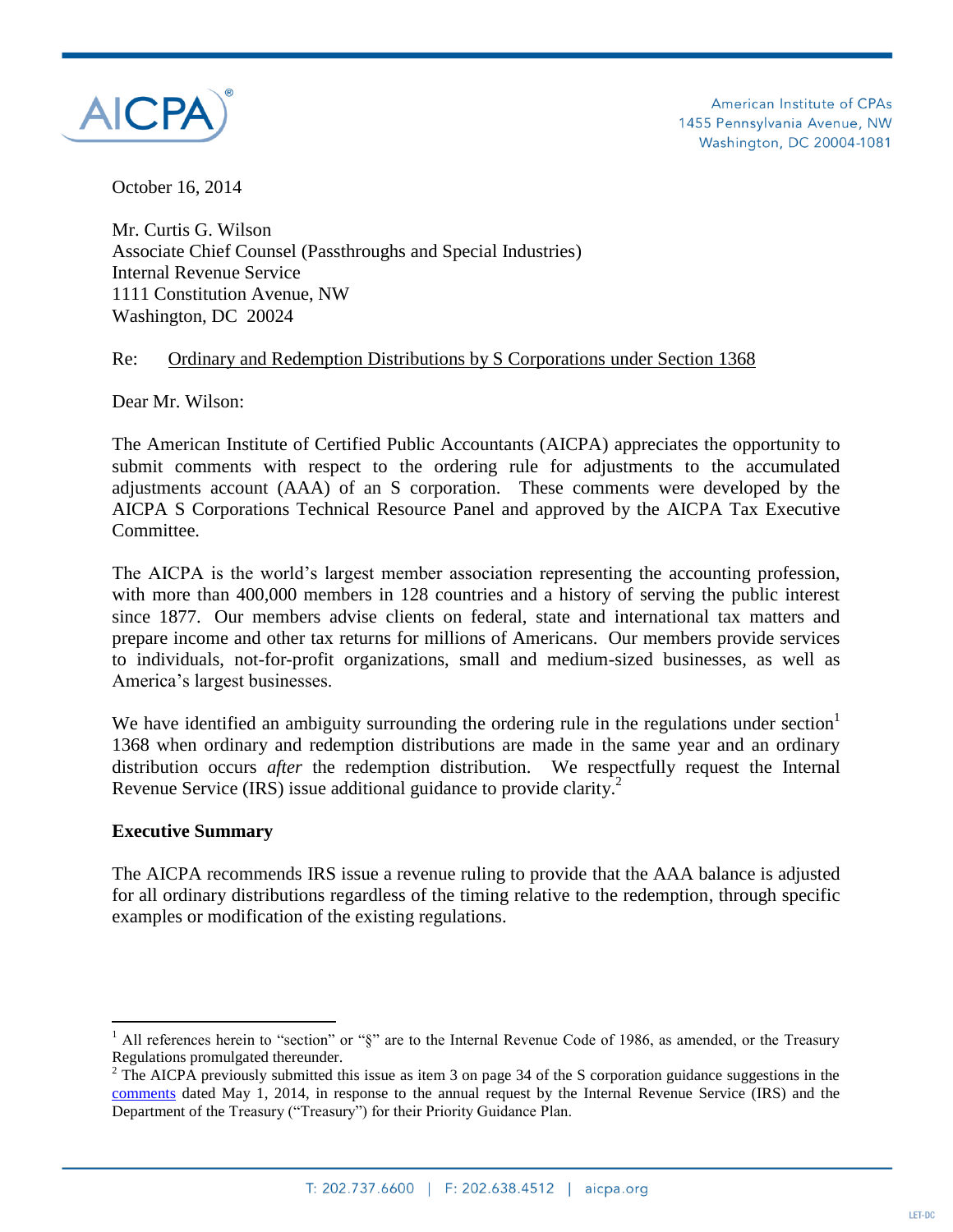# **Background**

 $\overline{a}$ 

Treasury Reg. § 1.1368-2(d)(1)(i) provides that "the AAA of the corporation is adjusted in an amount equal to the ratable share of the corporation's AAA (whether negative or positive) attributable to the redeemed stock as of the date of the redemption."<sup>3</sup>

Treasury Reg. § 1.1368-2(d)(1)(ii) provides that if a corporation makes both ordinary and redemption distributions in the same year, the AAA of the corporation is adjusted first for any ordinary distributions and then for any redemption distributions.

Treasury Reg. § 1.1368-2(d)(1)(iii) provides that earnings and profits (E&P) are adjusted under section 312 independently of any adjustments made to the AAA. Thus, the E&P balance of any corporation – whether a C corporation or an S corporation – is adjusted as the result of a redemption distribution.

An S corporation's AAA balance determines how the corporation characterizes distributions to its shareholders with respect to its stock when the corporation also has accumulated E&P. In general, to the extent an S corporation makes distributions out of its AAA balance, such distributions are subject to a simple two-step approach at the shareholder level (*i.e.*, first, a reduction of stock basis and, second, gain from the sale or exchange of the stock). In contrast, to the extent that an S corporation makes distributions in excess of its AAA balance (including where the AAA balance is negative), such distributions are treated as dividends to the shareholders to the extent of the corporation's E&P.

Under the Internal Revenue Code (IRC), the AAA of an S corporation is subject to certain provisions analogous to the provisions governing the E&P of a corporation. Whether the corporation is a C corporation or an S corporation, the determination of its E&P is necessary to determine whether distributions to shareholders are taxed as dividends. As indicated above, the determination of the AAA balance of an S corporation is necessary to determine its ability to make tax-favored distributions to its shareholders when the corporation has E&P.

For most S corporations, the steps necessary to determine the AAA balance and to allocate that balance to ordinary distributions made during the year are reasonably straightforward. However, when an S corporation also redeems some of its stock during the year, this process is fraught with uncertainty. The IRC recognizes that when a corporation redeems some of its stock, it is shrinking all components of its equity base by distributing portions of all these components to the redeeming shareholder.<sup>4</sup> Accordingly, section 1368(e)(1)(B) provides that in the case of a

 $3$ The single clarification made by this regulation is that the AAA is adjusted for redemption distributions whether it is positive or negative.

 $4 \text{ In this letter, any reference to a redemption distribution is one that is described in section 317(b) and is properly.}$ treated as a distribution in exchange for the stock pursuant to either section 302(a) or section 303(a). The observations made in this letter do not apply to a redemption distribution that is treated as a section 301 distribution by reason of section 302(d) (*i.e.*, it fails to meet any of the requirements of section 302(b) and is not described in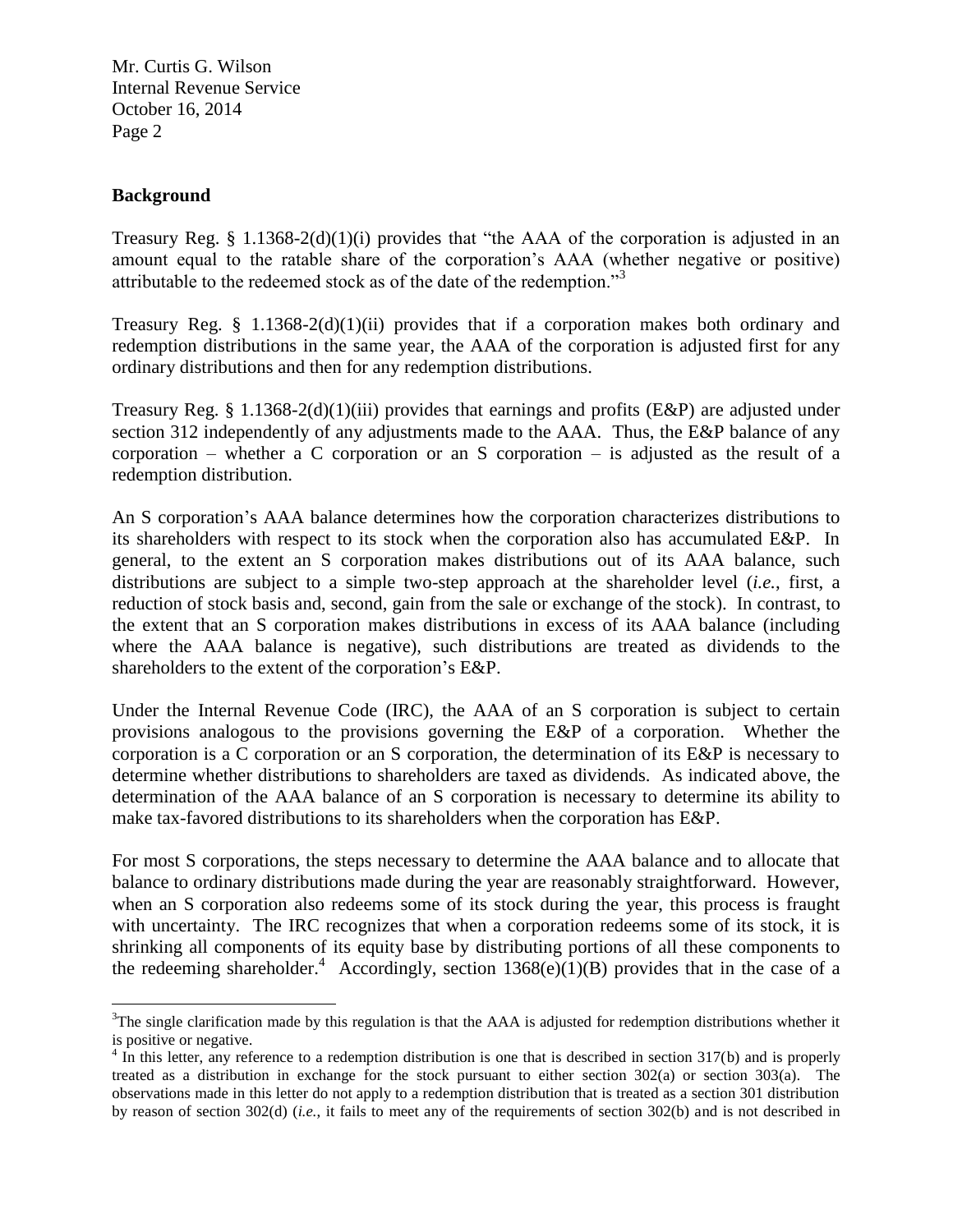redemption by an S corporation, the AAA balance of the corporation is adjusted by using the ratio of the shares redeemed to the total number of shares of the corporation's stock "immediately before such redemption."

Likewise, the IRC provides a counterpart for the E&P of a corporation making a redemption distribution. Pursuant to section  $312(n)(7)$ , when a corporation redeems its stock, "the part of such distribution which is properly chargeable to E&P shall be an amount which is not in excess of the ratable share of the earnings and profits of such corporation accumulated after February 28, 1913, attributable to the stock so redeemed."

## **Issues under Existing Guidance**

 $\overline{a}$ 

We are concerned with the lack of clarity in applying the ordering rule under the existing regulations when ordinary and redemption distributions are made in the same year and an ordinary distribution occurs after the redemption distribution.

As noted above, although the requirement to make a determination "immediately before such redemption" under section 1368(e)(1)(B) exists, it is not clear whether this clause applies only to the construction of the ratio (*i.e.*, of redeemed shares to total shares), or also applies to the amount of the pre-redemption AAA balance to be adjusted.<sup>5</sup> In addition, although the requirement to make a determination "as of the date of the redemption" under Treas. Reg. § 1.1368-2(d)(1)(i) exists, it is not clear whether this clause applies to the amount of the AAA to be adjusted or the ratio. Finally, Treas. Reg. § 1.1368-2(d)(1)(ii) requires first adjusting the AAA for any ordinary distributions and second for any redemption distributions.

These provisions are readily reconcilable where an S corporation makes all of its ordinary distributions in a taxable year before it redeems any of its stock. For example, the regulations under section 1368 include one example illustrating this rule.<sup>7</sup> The analysis set forth in the example is straightforward because the redemption distribution is made on the last day of the corporation's taxable year after all ordinary distributions were made.

section 303(a)). Rev. Rul. 95-14, 1995-1 C.B. 169, holds that when an S corporation makes a redemption distribution that is treated as a distribution under section 301 by reason of having failed all of the requirements of sections 302(a) and 303(a), the entire amount of the distribution reduces AAA to the extent provided by section 1368.

<sup>&</sup>lt;sup>5</sup> The quoted language appears at the end of the sentence and is closer in proximity to the ratio of redeemed shares to total shares than it is to the amount of the AAA balance.

 $6$  In the regulation, the quoted language appears at the end of the sentence and is preceded by the phrase "the ratable" share of the corporation's AAA (whether negative or positive) attributable to the redeemed stock."

<sup>7</sup> Treasury Reg. § 1.1368-3, *Example 9*. In this example, an S corporation had two equal shareholders and both E&P and AAA as of the beginning of the taxable year. During the year, the corporation had taxable income and made ordinary distributions that slightly exceeded its income for the year but that did not exceed the sum of beginning AAA and the income for the year. On the last day of its taxable year, the corporation redeemed the shares of one of its shareholders.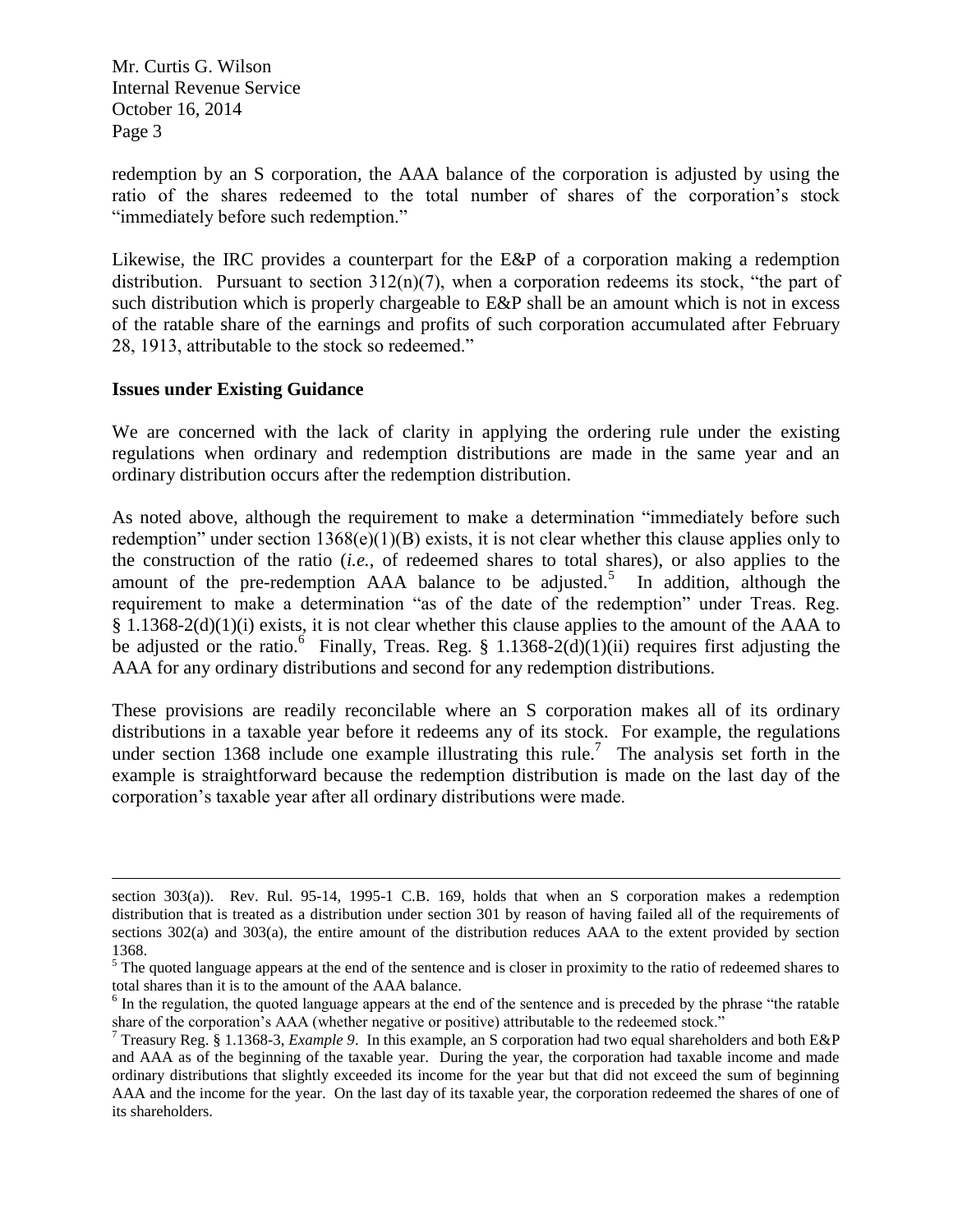The example, however, does not illustrate some of the more typical fact patterns encountered in practice. For example, it is unclear whether the same ordering rules would apply if there were several shareholders whose stock was redeemed at different times during the year and if distributions were made both before and after the redemptions.

To illustrate this ambiguity, we offer the following situation:

S Corp. has two equal individual shareholders, A and B. At the beginning of the year, S has a \$7,000 AAA balance. During the year, S has \$8,000 of taxable income and makes two distributions for a total of \$12,000. In the middle of the year, S redeems all of the stock of B. We will consider two different approaches to the application of section  $1368(e)(1)(B)$ .

Based on the facts above and depending on one's own interpretation, two different results are attainable.

# **Interpretation #1**

Under the first interpretation, the timing of the redemption distribution is not taken into account. Thus, the ending AAA balance prior to the redemption distribution is \$3,000 (beginning balance of \$7,000, plus income of \$8,000, reduced by distributions of \$12,000). The tentative ending AAA balance is then reduced by 50%, or \$1,500. As a result, S would have an AAA balance of \$1,500 at the end of the year after considering the redemption distribution.

Therefore, S computes the ending AAA balance as follows:

| The beginning AAA balance                              | \$7,000    |
|--------------------------------------------------------|------------|
| Current year income                                    | \$8,000    |
| Current year distribution                              | (\$12,000) |
| The tentative ending AAA balance before the redemption | \$3,000    |
| Less: ratable share of the redemption – shareholder B  | (\$1,500)  |
| The adjusted ending AAA balance                        | \$1,500    |

## **Interpretation #2**

Under the second interpretation, the timing of the redemption distribution is taken into account, recognizing that, as an economic matter, the amount of the distribution reflects the parties' views of the corporation's balance sheet at that time. However, pursuant to the requirement under the regulations that ordinary distributions take priority over redemption distributions, the currentyear effects of the taxable income and distributions would produce a net reduction of \$4,000 (\$8,000 of taxable income less \$12,000 of distribution) in AAA. If one were to prorate that net change to the date of the redemption, the pre-redemption AAA balance is \$5,000 (beginning balance of \$7,000 reduced by 50% of the \$4,000 net reduction for the year, or \$2,000). The redemption would thus reduce the AAA by \$2,500, and the AAA balance at the end of the year is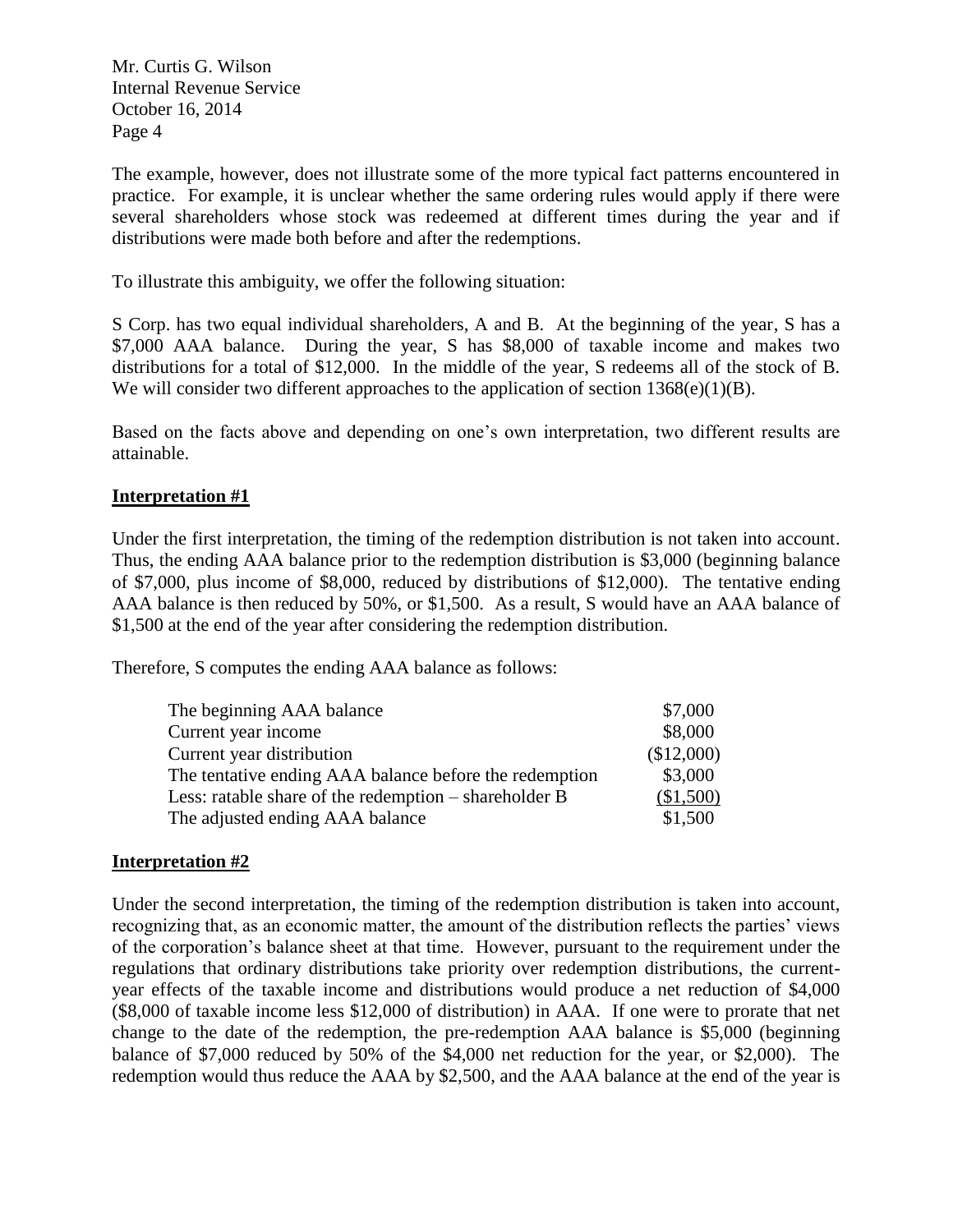\$500 (beginning balance of \$7,000, plus income of \$8,000, reduced by ordinary distributions of \$12,000, and further reduced for redemption distributions in the amount of \$2,500).

Therefore, S computes the ending AAA balance as follows:

| The beginning AAA balance                           | \$7,000     |
|-----------------------------------------------------|-------------|
| Current year income                                 | \$8,000     |
| Current year distribution                           | (\$12,000)  |
| The ending AAA balance before the redemption        | \$3,000     |
| Less: ratable share of the redemption-shareholder B | $(\$2,500)$ |
| The adjusted ending AAA balance                     | \$500       |

As illustrated above, the lack of clarity existing in this rule creates confusion and misunderstanding by taxpayers. Thus, additional guidance clarifying the ordering rule would allow taxpayers to correctly apply the rule and avoid potential controversy.

## **Conclusion**

 $\overline{a}$ 

In our view, adjusting the AAA balance for all ordinary distributions regardless of the timing relative to the redemption provides a more reasonable outcome in most circumstances. Since a complete redemption is a sale or exchange transaction, the presence of AAA is irrelevant for purposes of determining the shareholder's gain or loss on the redemption. Allocating more AAA to redemptions by ignoring post redemption distributions does not benefit the redeemed shareholder, while it provides a smaller AAA for later distributions to the recipient shareholders. Therefore, the AICPA recommends the IRS issue a revenue ruling to provide such guidance through specific examples or modification of the existing regulations.

We have surveyed the principal treatises and other authorities on S corporation taxation and find that the authors do not share a consistent view on adjusting the AAA balance of an S corporation when stock is redeemed other than at the end of the taxable year.<sup>8</sup> Therefore, additional guidance would eliminate the current ambiguity in the regulations for many S corporations and tax professionals. Upon request, we can provide our analysis of the various examples set forth in these secondary authorities for your further consideration of this issue.

\* \* \* \* \*

We welcome the opportunity to answer any questions that you may have or to meet with representatives of your office to work through other examples. I can be reached at (304) 522-

<sup>8</sup> *See*, *e.g.*, S. Starr and H. Sobol, Tax Mgt. Portfolio 731-2 nd: *S Corporations: Operations*; R. Jamison, *S Corporation Taxation Guide* ¶ 1503.03, Example 15-30; PPC's *Tax Planning for S Corporations*, Section 1405, Examples 14-8 and 14-9; J. Eustice and J. Kuntz, *Federal Income Taxation of S Corporations* ¶ 8.04[7][e]; and Christian and Grant, *Subchapter S Taxation* ¶ 28.14[5], Examples 28-11 and 28-12.